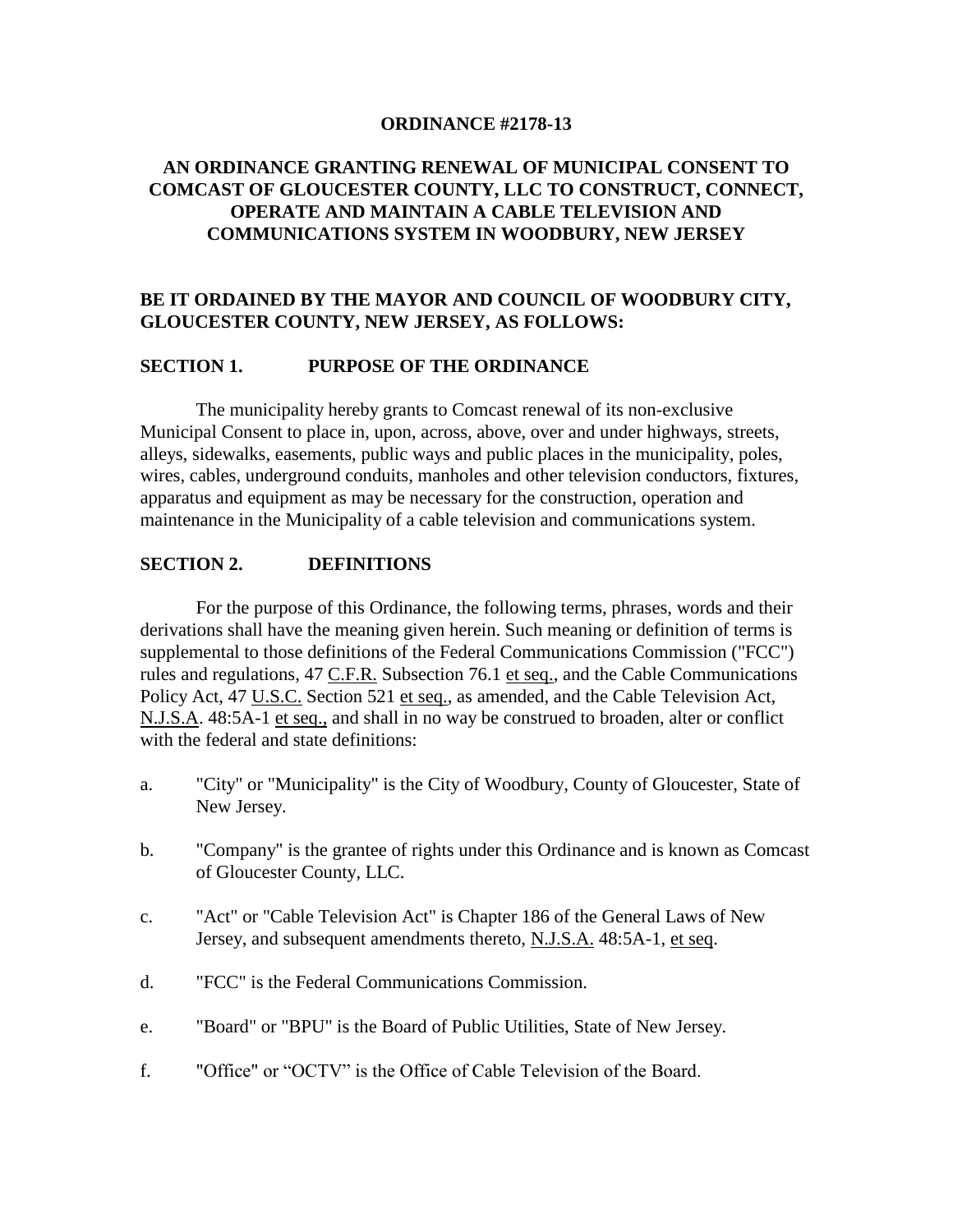- g. "Basic Cable Service" means any service tier, which includes the retransmission of local television broadcast signals as defined by the FCC.
- h. "Application" is the Company's Application for Renewal of Municipal Consent.
- i. "Primary Service Area" or "PSA" consists of the area of the Municipality currently served with existing plant as set forth in the map annexed to the Company's Application for Municipal Consent.

## **SECTION 3. STATEMENT OF FINDINGS**

Public hearings conducted by the municipality, concerning the renewal of Municipal Consent herein granted to the Company were held after proper public notice pursuant to the terms and conditions of the Act and the regulations of the Board adopted pursuant thereto. Said hearings, having been fully open to the public, and the municipality, having received at said public hearings all comments regarding the qualifications of the Company to receive this renewal of Municipal Consent, the Municipality hereby finds that the Company possesses the necessary legal, technical, character, financial and other qualifications and that the Company's operating and construction arrangements are adequate and feasible.

## **SECTION 4. DURATION OF FRANCHISE**

The non-exclusive Municipal Consent granted herein shall expire 15 years from the date of expiration of the previous Certificate of Approval issued by the Board with a 10-year automatic renewal as provided by N.J.S.A. 48:5A-19 and 25, and N.J.A.C. 14:18- 13.6.

In the event that the Municipality shall find that the Company has not substantially complied with the material terms and conditions of this Ordinance, the Municipality shall have the right to petition the OCTV, pursuant to N.J.S.A. 48:5A-47, for appropriate action, including modification and/or termination of the Certificate of Approval; provided however, that the Municipality shall first have given the Company written notice of all alleged instances of non-compliance and an opportunity to cure same within ninety (90) days of that notification.

## **SECTION 5. FRANCHISE FEE**

Pursuant to the terms and conditions of the Act, the Company shall, during each year of operation under the consent granted herein, pay to the Municipality two percent (2%) of the gross revenues from all recurring charges in the nature of subscription fees paid by subscribers for cable television reception service in the Municipality or any higher amount permitted by the Act or otherwise allowable by law, whichever is greater.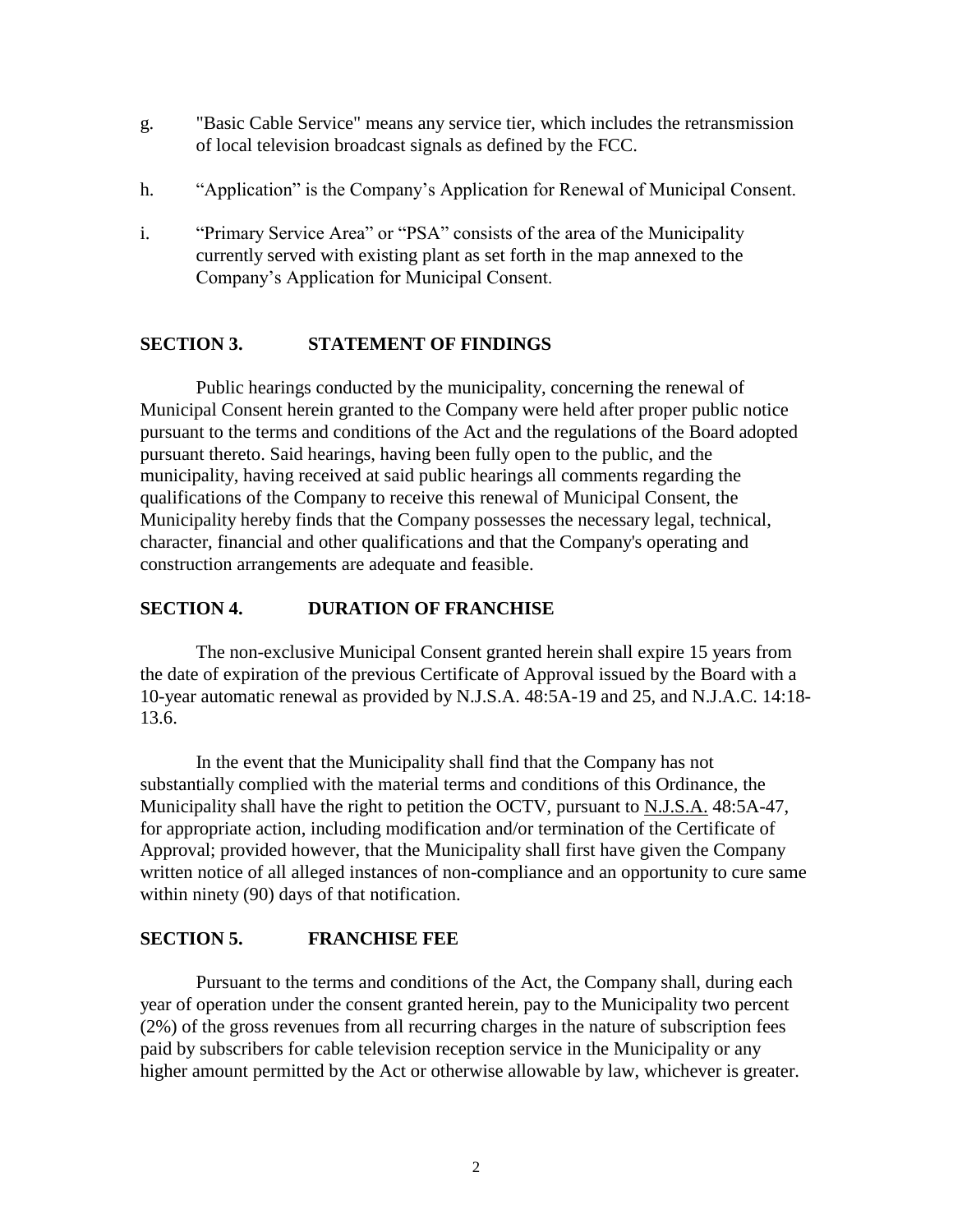### **SECTION 6. FRANCHISE TERRITORY**

The consent granted under this Ordinance to the renewal of the franchise shall apply to the entirety of the Municipality and any property subsequently annexed hereto.

#### **SECTION 7. EXTENSION OF SERVICE**

The Company shall be required to proffer service to any residence or business along any public right-of-way in the Primary Service Area, as set forth in the Company's Application. Any extension of plant beyond the Primary Service Area shall be governed by the Company's Line Extension Policy, as set forth in the Company's Application.

## **SECTION 8. CONSTRUCTION REQUIREMENTS**

Restoration: In the event that the Company or its agents shall disturb any pavement, street surfaces, sidewalks, driveways, or other surface in the natural topography, the Company shall, at its sole expense, restore and replace such places or things so disturbed in as good a condition as existed prior to the commencement of said work.

Relocation: If at any time during the period of this consent, the Municipality shall alter or change the grade of any street, alley or other way or place the Company, upon reasonable notice by the Municipality, shall remove, re-lay or relocate its equipment, at the expense of the Company.

Removal or Trimming of Trees: During the exercise of its rights and privileges under this franchise, the Company shall have the authority to trim trees upon and overhanging streets, alleys, sidewalks or other public places of the municipality so as to prevent the branches of such trees from coming in contact with the wires and cable of the Company. Such trimming shall be only to the extent necessary to maintain proper clearance of the Company's wire and cables.

#### **SECTION 9. CUSTOMER SERVICE**

In providing services to its customers, the Company shall comply with N.J.A.C. 14:18-1, et seq. and all applicable state and federal statutes and regulations. The Company shall strive to meet or exceed all voluntary company and industry standards in the delivery of customer service and shall be prepared to report on it to the municipality upon written request of the Municipality Administrator or Clerk.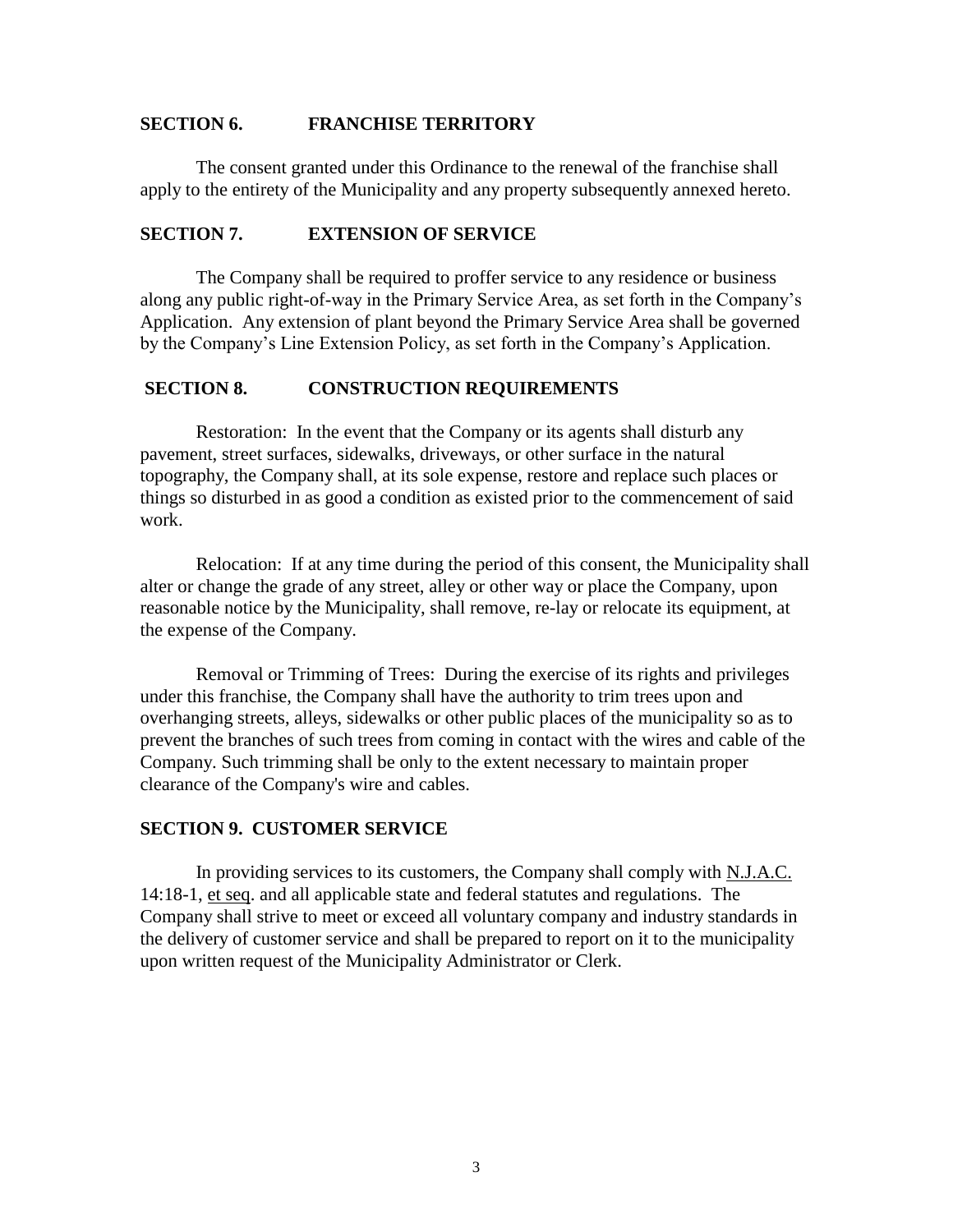- a. The Company shall continue to comply fully with all applicable state and federal statutes and regulations regarding credit for outages, the reporting of same to regulatory agencies and notification of same to customers.
- b. The Company shall continue to fully comply with all applicable state and federal statues and regulations regarding the availability of devices for the hearing impaired and the notification of same to customers.
- c. The Company shall use every reasonable effort to meet or exceed voluntary standards for telephone accessibility developed by the National Cable Television Association (NCTA).
- d. Nothing herein shall impair the right of any subscriber or the Municipality to express any comment with respect to telephone accessibility to the Complaint Officer, or impair the right of the Complaint Officer to take any action that is permitted under law.

## **SECTION 10. MUNICIPAL COMPLAINT OFFICER**

The Office of Cable Television is hereby designated as the Complaint Officer for the Municipality pursuant to N.J.S.A. 48:5A-26(b). All complaints shall be received and processed in accordance with N.J.A.C. 14:17-6.5. The Municipality shall have the right to request copies of records and reports pertaining to complaints by Municipality customers from the OCTV.

# **SECTION 11. LOCAL OFFICE**

During the term of this franchise, and any renewal thereof, the Company shall maintain a business office or agent in accordance with N.J.A.C. 14:18-5.1 for the purpose of receiving, investigating and resolving all local complaints regarding the quality of service, equipment malfunctions, and similar matters. Such a business office shall have a publicly listed toll-free telephone number and be open during standard business hours, and in no event (excepting emergent circumstances) less than 9:00 A.M. to 5:00 P.M., Monday through Friday.

## **SECTION 12. PERFORMANCE BONDS**

During the life of the franchise the Company shall give to the municipality a bond in the amount of twenty-five thousand (\$25,000.00) dollars. Such bond shall be to insure the faithful performance of all undertakings of the Company as represented in its application for municipal consent incorporated herein.

## **SECTION 13. SUBSCRIBER RATES**

The rates of the Company shall be subject to regulation as permitted by federal and state law.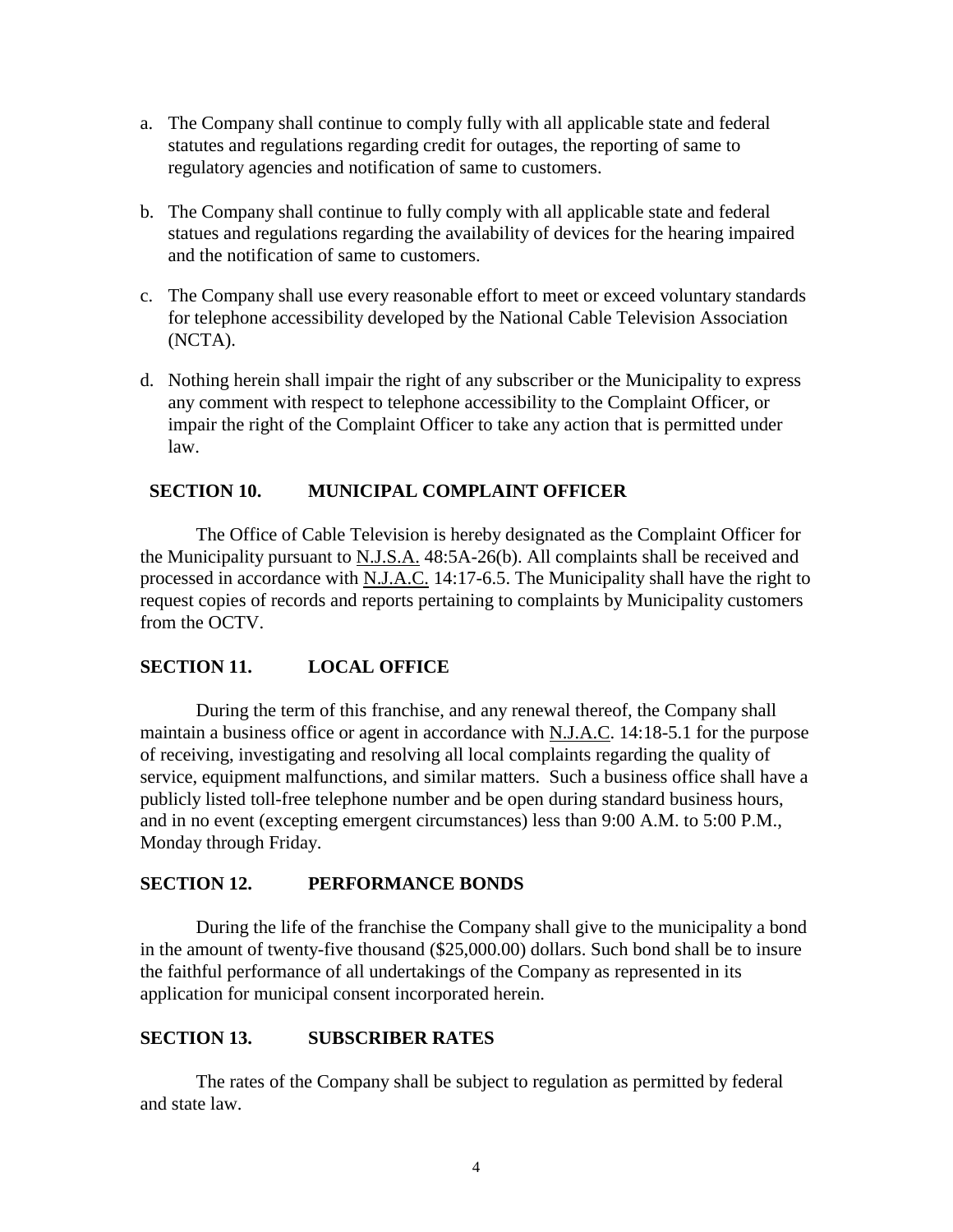## **SECTION 14. COMMITMENTS BY THE COMPANY**

- a. The Company shall provide Expanded Basic or a similar tier of cable television service on one (1) outlet at no cost to each qualified existing and future school in the Municipality, public and private, elementary, intermediate and secondary, provided the school is within 175 feet of active cable distribution plant. Each additional outlet installed, if any, shall be paid for on a materials plus labor basis by the school requesting service.
- b. The Company shall provide Expanded Basic or a similar tier of cable television service at no cost on one (1) outlet to each qualified existing and future police, fire, emergency management facility and public library in the Municipality, provided the facility is located within 175 feet of active cable distribution plant. Each additional outlet installed, if any, shall be paid for on a materials plus labor basis by the Municipality.
- c. The Company shall provide free basic Internet service, via high-speed cable modem, to one (1) non-networked personal computer in each qualified existing and future public school in the Borough, elementary, intermediate and secondary, at no charge provided the facility is located within 175 feet of active cable distribution plant. The Internet service shall be installed on a personal computer that is accessible to the students and not for administrative use only.
- d. The Company shall provide free basic Internet access via high-speed cable modem on one (1) non-networked personal computer in each qualified existing and future public library at no charge provided the facility is located within 175 feet of active cable distribution plant. The Internet service shall be installed on a personal computer that is accessible to library patrons and not for administrative use only.

## **SECTION 15. EMERGENCY USES**

The Company will comply with the Emergency Alert System ("EAS") rules in accordance with applicable state and federal statues and regulations.

The Company shall in no way be held liable for any injury suffered by the municipality or any other person, during an emergency, if for any reason the municipality is unable to make full use of the cable television system as contemplated herein.

## **SECTION 16. LIABILITY INSURANCE**

The Company shall at all times maintain a comprehensive general liability insurance policy with a single limit amount of \$1,000,000 covering liability for any death, personal injury, property damages or other liability arising out of its construction and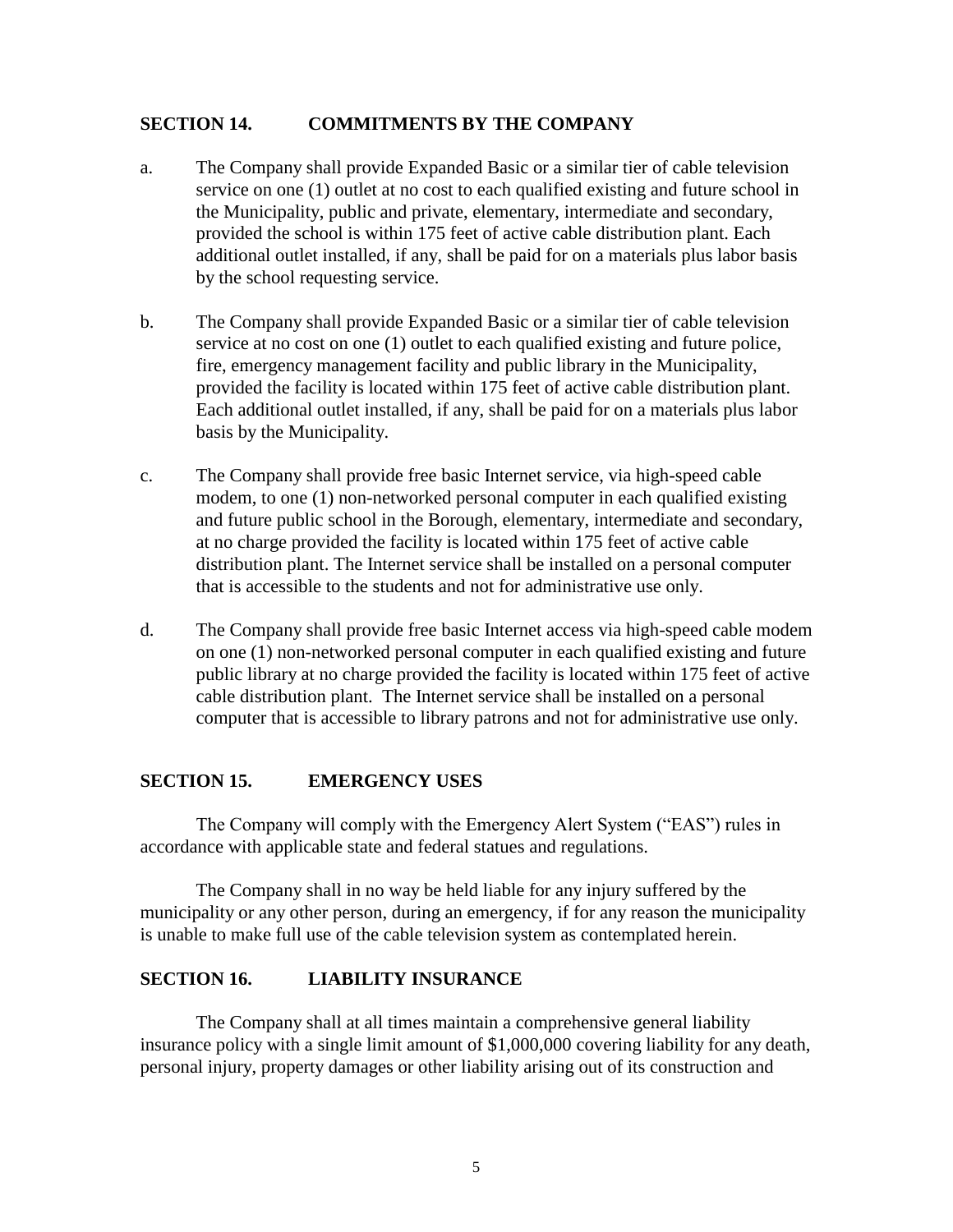operation of the cable television system, and an excess liability (or "umbrella") policy in the amount of \$5,000,000.

### **SECTION 17. INCORPORATION OF THE APPLICATION**

All of the statements and commitments contained in the Application or annexed thereto and incorporated therein, and any amendment thereto, except as modified herein, are binding upon the Company as terms and conditions of this consent. The Application and other relevant writings submitted by the Company shall be annexed hereto and made a part hereof by reference provided same do not conflict with applicable State or Federal law.

## **SECTION 18. COMPETITIVE EQUITY**

Should the Municipality grant a franchise to construct, operate and maintain a cable television system to any other person, corporation or entity on terms materially less burdensome or more favorable than the terms contained herein, the Company may substitute such language that is more favorable or less burdensome for the comparable provision of this Ordinance subject to the provisions of N.J.A.C. 14:17-6.7.

## **SECTION 19. SEPARABILITY**

If any section, subsection, sentence, clause, phrase or portion of this Ordinance is for any reason held invalid or unconstitutional by any court or federal or state agency of competent jurisdiction, such portion shall be deemed a separate, distinct and independent provision, and its validity or unconstitutionality shall not affect the validity of the remaining portions of the Ordinance.

#### **SECTION 20. THIRD PARTY BENEFICIARIES**

Nothing in this Franchise or in any prior agreement is or was intended to confer third-party beneficiary status on any member of the public to enforce the terms of such agreements or Franchise.

### **SECTION 21. EFFECTIVE DATE**

This Ordinance shall take effect immediately upon issuance of a Renewal Certificate of Approval from the BPU and publication as required by law.

**THE FOREGOING** was introduced by the City Council of the City of Woodbury at its regular meeting held on April 9, 2013. This Ordinance will be considered for adoption at final reading and public hearing to be held on April 23, 2013 at 7:30 P.M. or at such time as may be determined and announced, in City Hall, Council Chambers, 2nd Floor, 33 Delaware Street, Woodbury, New Jersey, at which time and